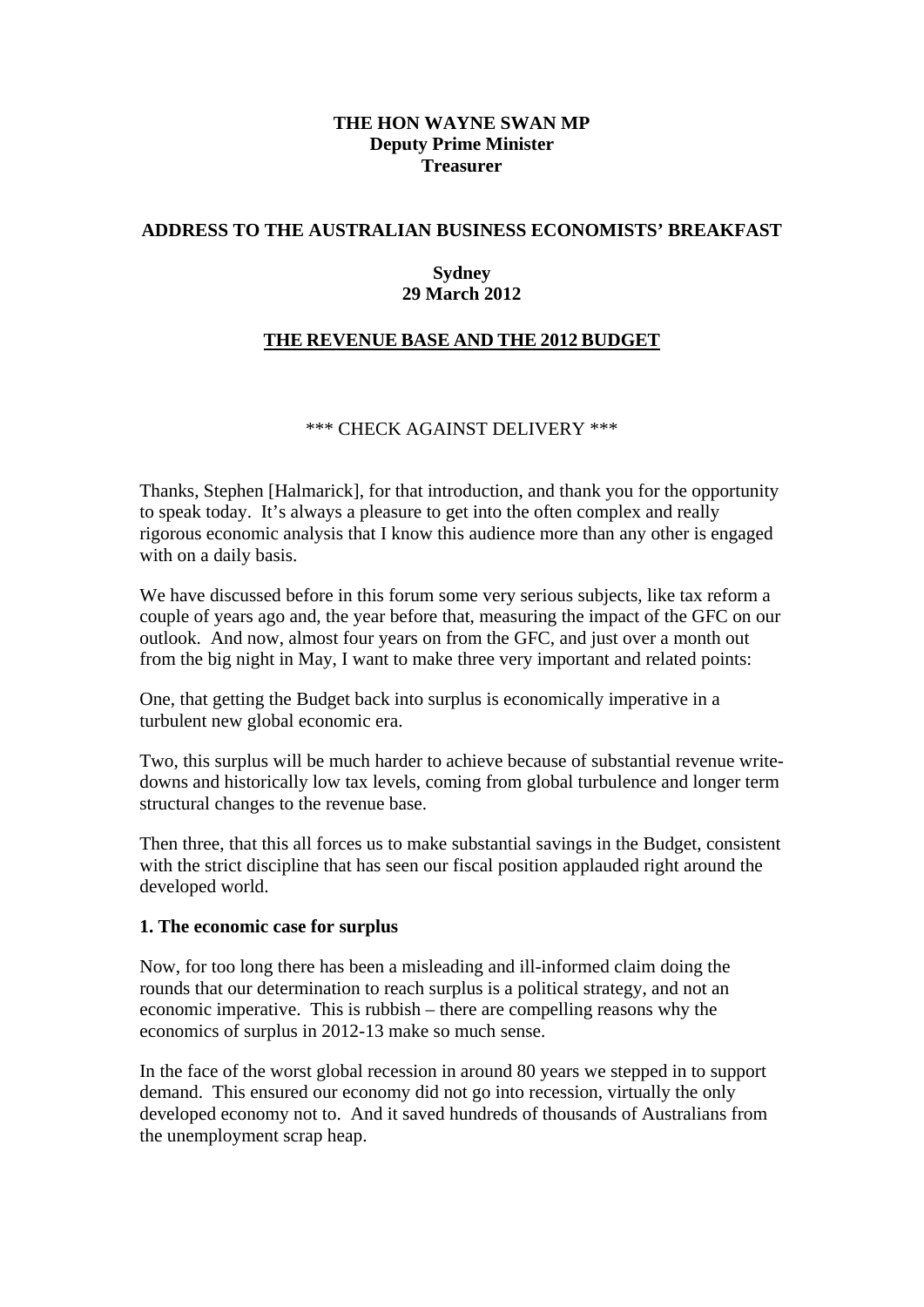But just as it was right to step in and support demand when it is needed, it is right to step back and provide space for the private sector to grow – and that is what we have been doing. Or as I have put it previously: you can't be a Keynesian on the way down, but not on the way back up. And in an economy moving back towards trend growth with relatively low unemployment and a record pipeline of investment, it is appropriate for the Government to be returning the budget to surplus.

As you can see in the first chart, mining investment is driving record levels of total capital expenditure in the economy, which is expected to reach a staggering \$173 billion in 2012-13.



# **CHART 1: Capital expenditure increasing to record levels**

So our fiscal strategy ensures we won't be adding to the price pressures of a strengthening economy experiencing a once-in-a-generation investment boom.

I believe that's why the IMF supported our strategy in their September World Economic Outlook. It commended our stimulus package at the time of the GFC, and they now recognise that getting back into surplus is the right move. The IMF also acknowledges a surplus, and I quote, "will increase fiscal room and take pressure off monetary policy and the exchange rate".

Returning to surplus provides more flexibility for the Reserve Bank to respond to any further developments in the global economy. Maintaining our credible fiscal policy also sends a strong message of confidence to investors across the world in uncertain times.

With healthy public finances, low inflation, low debt and low unemployment, we are already the envy of many other advanced economies. It is our consistent and credible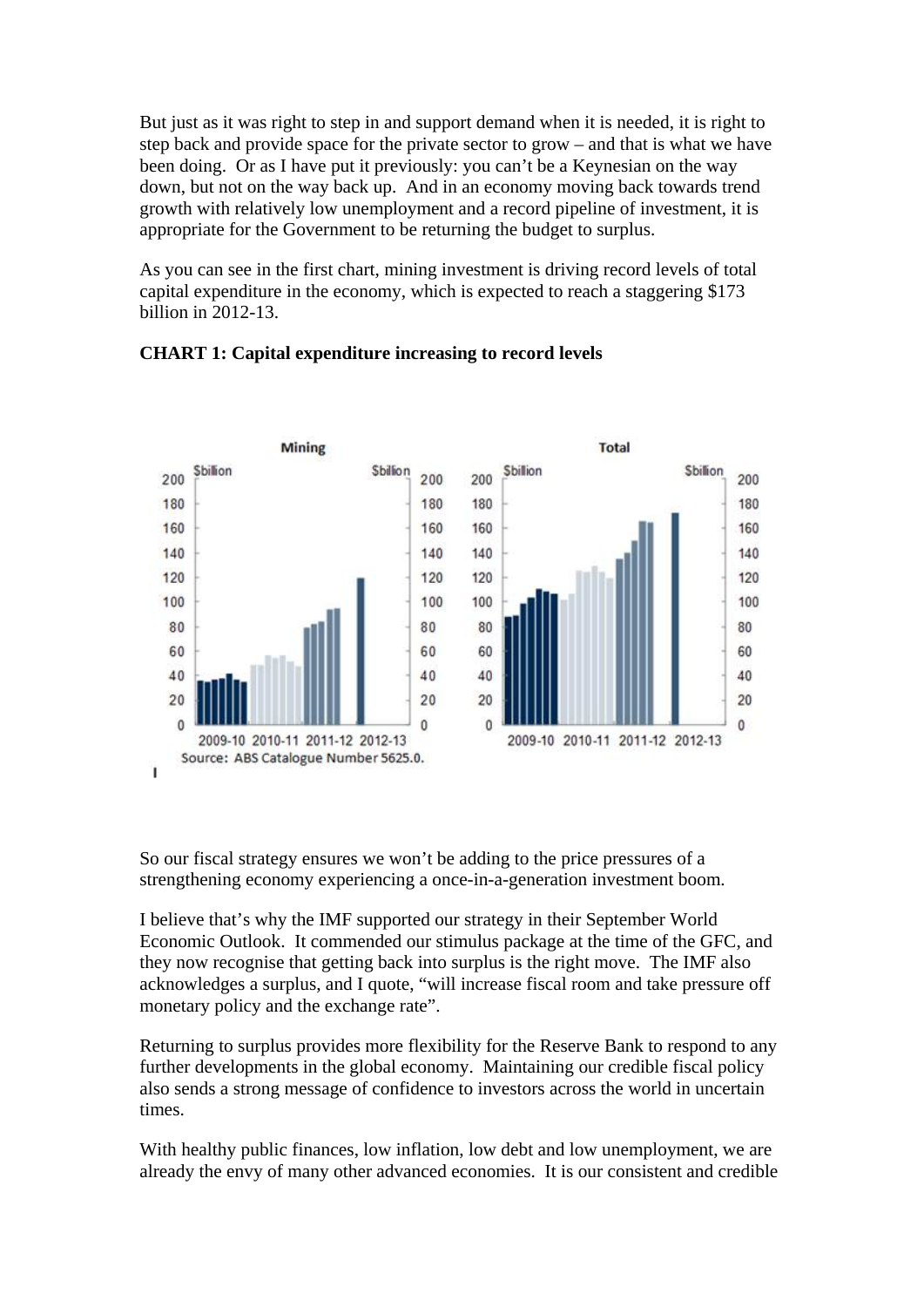approach that has seen Australia achieve the AAA credit rating from all three major agencies for the first time in our history. We are now one of only 8 sovereigns to be awarded the coveted AAA with a stable outlook by all three major credit rating agencies.

The key to our success has been sticking to a strict fiscal strategy outlined at the onset of the global crisis. This strategy has carried us through the worst economic downturn in memory in better shape than almost everybody else. And being prepared for the risk of further deterioration in the global economy is not an abstraction but a practical necessity as the past four years have shown us all too clearly.

In short, balancing the Budget is appropriate for an economy returning towards trend growth, it is Australia's best defence in these times of global economic uncertainty, and it's the right strategy for the future. So that's my first point.

# **2. Influences on the Budget bottom line**

My second point is that a number of influences – both contemporary and structural – are combining to make that surplus much more difficult to achieve. I want to go through these influences in some detail, beginning with the short term factors.

In the December quarter of 2011, we witnessed perhaps the worst bout of global financial instability in the years since the GFC. As the European sovereign debt crisis escalated, Italian and Spanish bond yields hit euro-era highs and a number of advanced economies contracted, including Germany, the UK, Japan and Italy.

Domestically in the December quarter, the dollar remained high despite the decline in the terms of trade, and consumers remained cautious.

The combination of these factors, which were all at least partly influenced by global instability, meant that incomes were softer – most evident in the 6.5 per cent decline in company profits.

So despite our strong fundamentals, heightened global turmoil towards the end of last year has had a big impact on government revenues. And while the global economy has shown recent signs of stabilisation, and the news from the United States has been positive, the threat of financial contagion from Europe's sovereign debt crisis lingers.

On top of this, we also can't discount the chance of an oil price shock as an additional risk to global growth. But beyond these contemporary risks, government revenue is also influenced by structural changes to the tax base over time.

When it comes to the structural underpinnings of the revenue base, we are in a tough new world. This is a crucial point: even if we were to witness an enduring global recovery, we should not expect to see a similar recovery in revenues.

The chart shows that the economy has recovered the lost ground from the GFC but revenues have not. This is not sufficiently understood, so let me run through it in detail.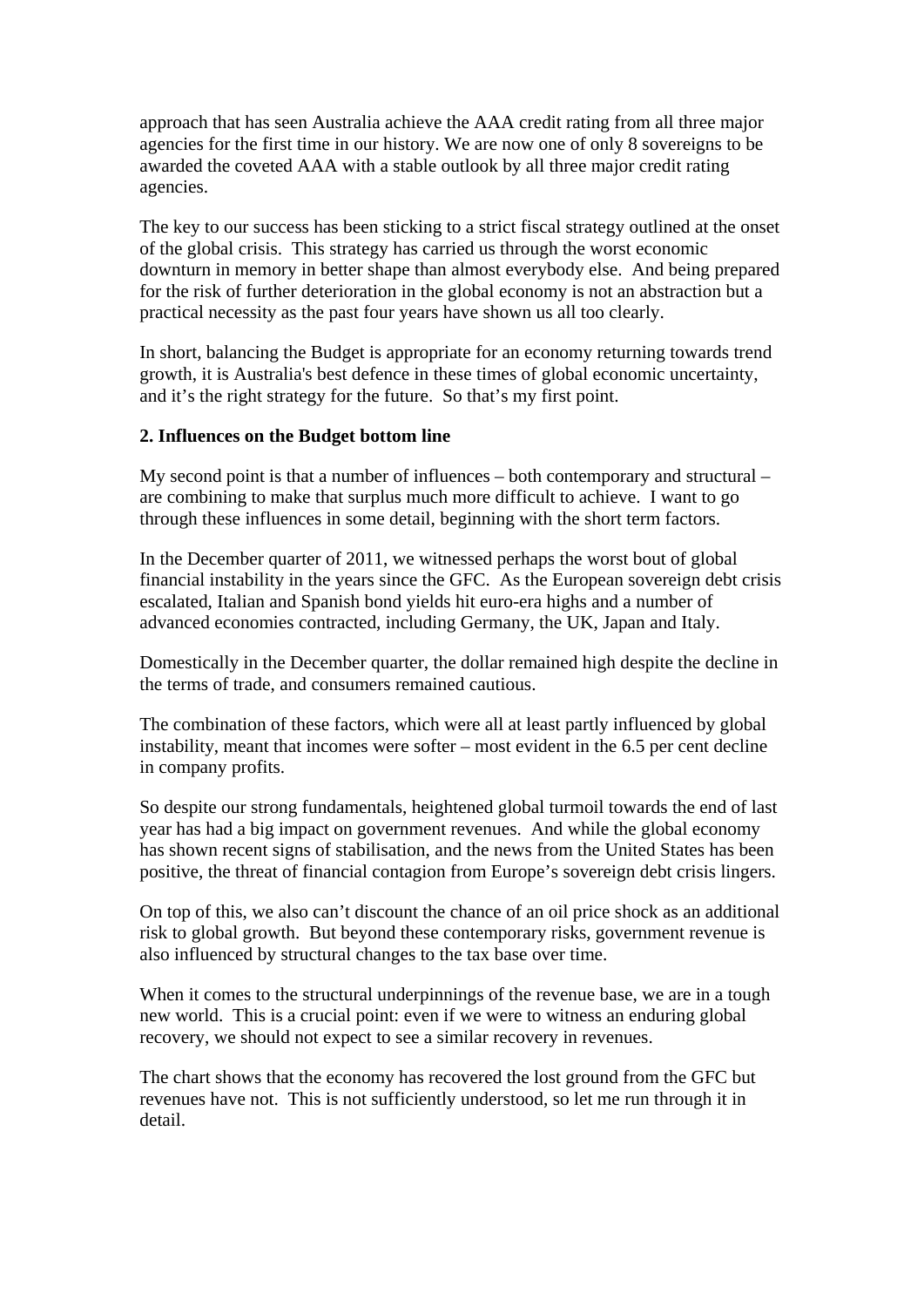



There is no question that revenues were at an unsustainable peak in the period leading up to the GFC. In this period, we saw the first big commodity boom combine with strong equity prices, a maturing capital gains tax system with strong receipts, and a low household saving rate. In revenue terms, it appeared the best of times, but it was not destined to last.

The GFC hit all our revenue heads, as production, consumption, profits and employment all tumbled. The tax-to-GDP ratio fell 4.2 percentage points to 20.0 per cent. Compare this with the Howard Government's peak of 24.2 per cent, and we're looking at a massive write-down in tax receipts across the board. In fact, it was the biggest reduction in the tax-to-GDP ratio since the 1950s. About 80 per cent of this reduction was due to parameter variations, and 20 per cent due to policy changes.

Revenue write-downs were a big part of the 2011-12 Budget and MYEFO. And I can tell you today that further write downs are expected to be made at the 2012-13 Budget.

Collections, particularly relating to company profits, have been lower than expected. In part, our lower tax take reflects reduced tax receipts following the GFC, but it's projected to remain below the previous Government's record highs even as the economy recovers.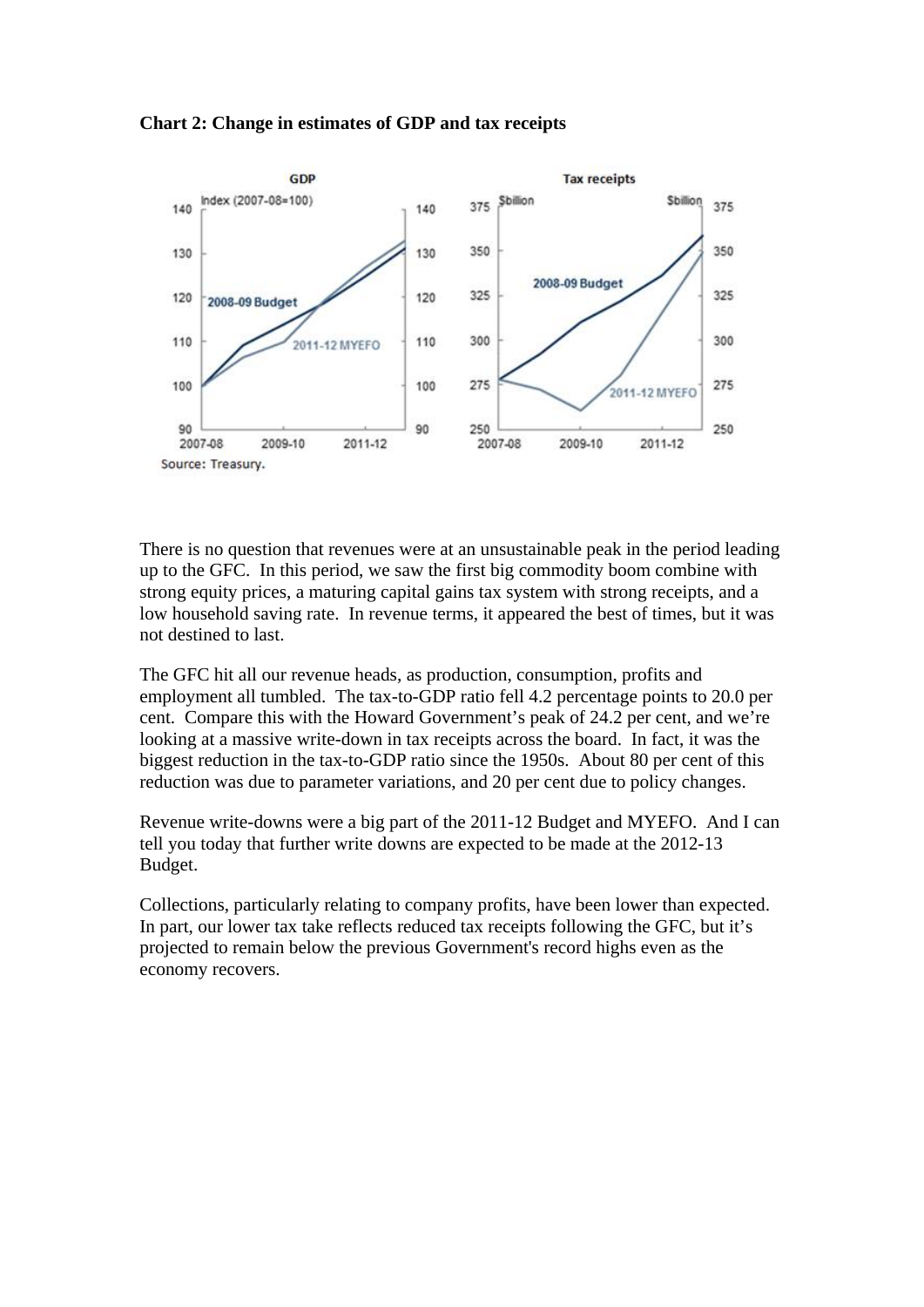



It's expected to rise to an average of 22.8 per cent over the two years from 2013-14. This is around 1 percentage point below the average during the pre-crisis commodity boom. That might not seem like a huge variation, but this one percentage point equates in 2014-15 to around \$17 billion.

If we'd maintained the tax-to-GDP ratio at the level we inherited, the tax take would be over \$21 billion higher in 2012-13. That would give us a surplus of over \$23 billion next year.

It's important to break that down further, and look at what has happened post-GFC to some of our key revenue sources. Because I think we're witnessing a structural change in the tax base and not just the lingering effects of the crisis.

# **Capital gains tax**

Consider capital gains tax. Through the 1990s and early 2000, CGT, if you look through cycles, was gradually increasing. But it became one of the fastest growing revenue sources in the boom years of the mid 2000s.

Capital Gains Tax as a share of GDP tripled in the five years from 2002-03 to 2007- 08, from 0.5 to 1.5 per cent. This was primarily the result of rapidly growing asset markets, particularly in housing and equities, with some contribution from the falling away of tax-exempt assets that predated 1985. You can see the trends mapped onto ASX performance, as in Chart 4.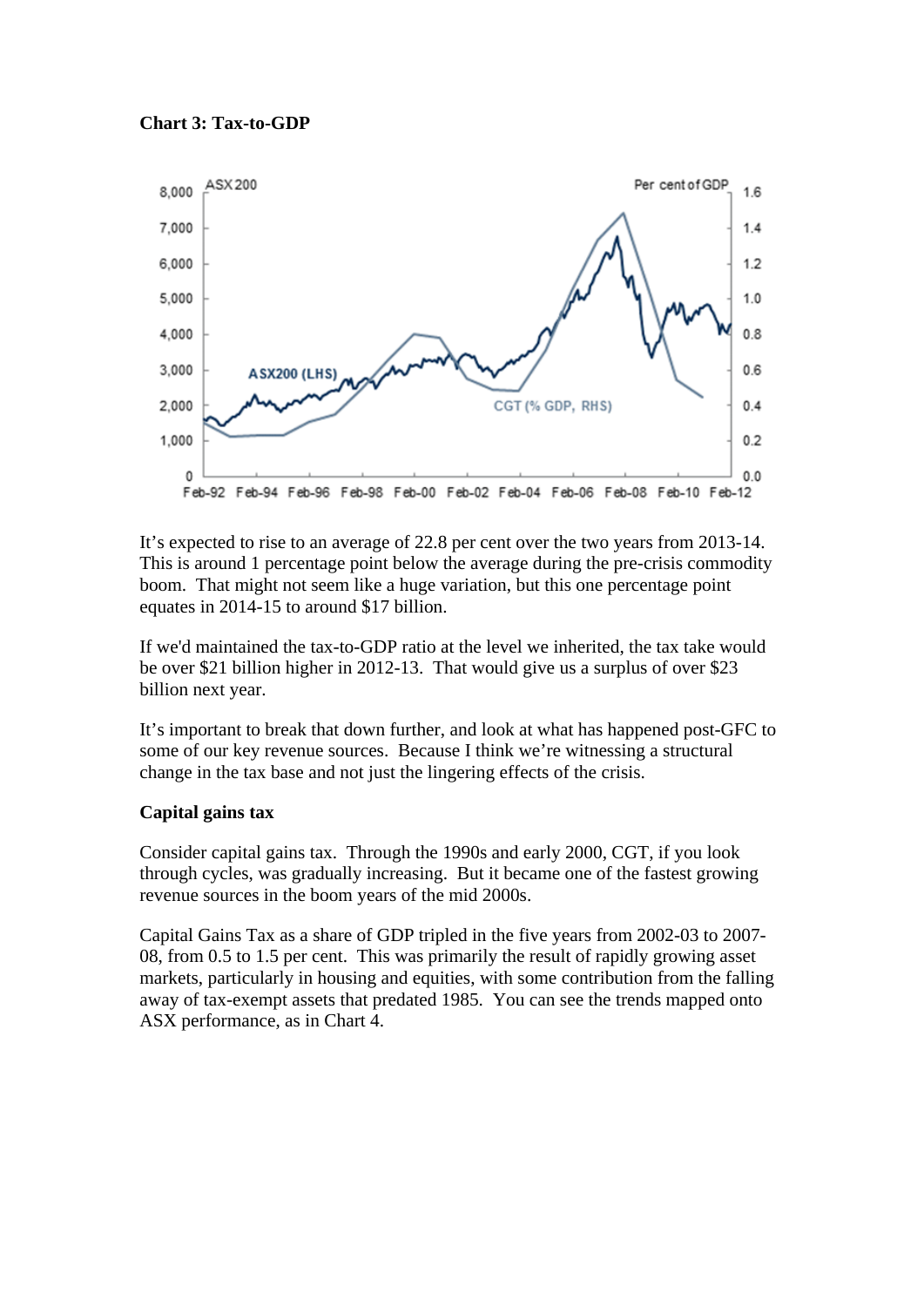**Chart 4: ASX performance and CGT-to-GDP ratio** 



Then the GFC hit. By 2010-11, CGT was back at 0.5 per cent of GDP. This represents a fall of \$11 billion compared to the peak in 2007-08.

In the aftermath of the crisis, asset markets have remained sluggish. The ASX200 has been relatively flat over the last two to three years. House prices have also moderated significantly over the past 12 months. And there's an unprecedented stock of losses that remain to be absorbed by future gains before tax will be payable – which will probably take until at least 2014-15 and maybe longer.

CGT receipts are predicted to recover, but remain within their pre-boom range and not to reach their pre-crisis share of GDP. There has been a structural shift here. And in hindsight, it's clear that the growth in asset prices in the mid 2000s which fuelled the growth in CGT, was not sustainable, and not a sensible benchmark for forecasting purposes.

## **Taxes on profit – company tax and resource rent tax**

There's also a perceptible shift in taxes on profit. Company tax and resource rent taxes account for roughly a quarter of commonwealth taxes (excluding GST). Like CGT, they boomed in the mid-2000s and fell rapidly with the onset of the GFC.

The bulk of the tax receipts write-down post GFC can be explained by write-downs in company tax. Out of a total write-down of \$140 billion, company taxes contributed around \$90 billion over the five years to 2012-13.

Even though the economy has been recovering for a while, the improvement in profits hasn't yet been fully reflected in company tax.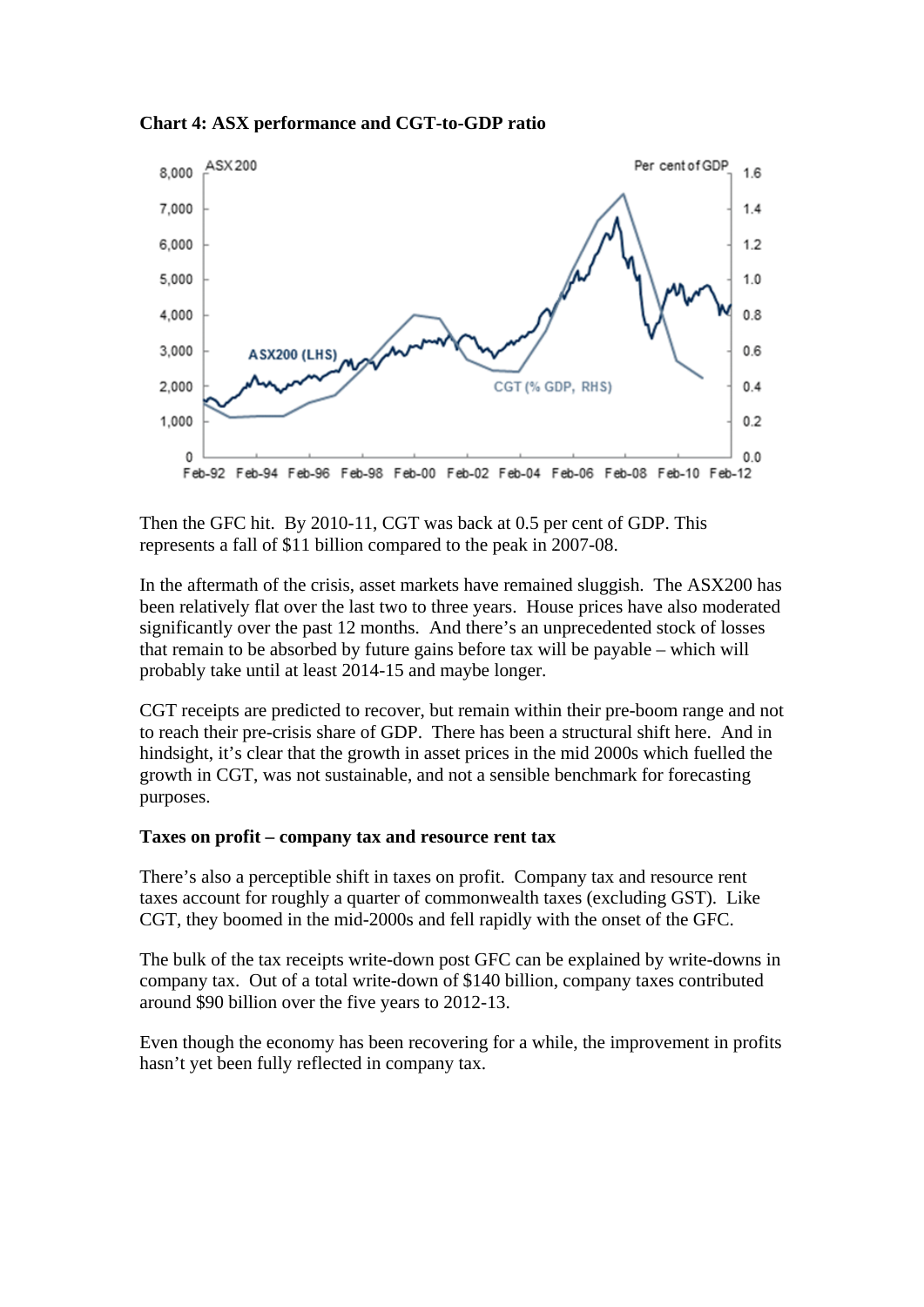

**Chart 5: Company tax as shares of gross operating surplus (GOS) and total GDP** 

This is partly because of lags in the company tax system, and partly because losses accumulated during the GFC are now being claimed against current profits.

Claiming of losses is expected to subtract around \$8 billion from receipts between 2010 and 2013. The weak capital gains tax outlook also has a dampening effect here. But with the economy moving back towards trend growth, you'd normally expect these factors to gradually start washing out of the system.

Text book economics tells you that faster economic growth translates into faster revenue growth, as the automatic stabilisers kick in. But in our current circumstances, we can't fully rely on the automatic stabilisers to fill the budget coffers as the economy shifts up a gear. So while returning to trend growth makes returning to surplus appropriate, it doesn't necessarily make it easy.

To understand the relationship between growth and revenue, you need to look at the specific drivers of growth, and these are fundamentally different to what they were prior to the GFC. Simply put, the consumption boom that characterised the years leading up to the GFC has been replaced by an investment boom, driven by the mining sector. It's this changing structure of our economy which means that we can expect a lower share of corporate tax to GDP for some years to come.

While the first phase of the mining boom was largely driven by the expansion of existing projects, mining boom mark II has also been driven by a dramatic increase in new projects. This has given rise to unprecedented levels of new business investment, which is expected to reach 50-year highs in 2012-13.

Mining investment as a share of GDP rose from 1 per cent to 3 per cent over the last decade, and it is expected to reach new highs in 2012-13, at over 8 per cent. It's this investment boom in the mining sector that is also contributing to structural change in our revenue base.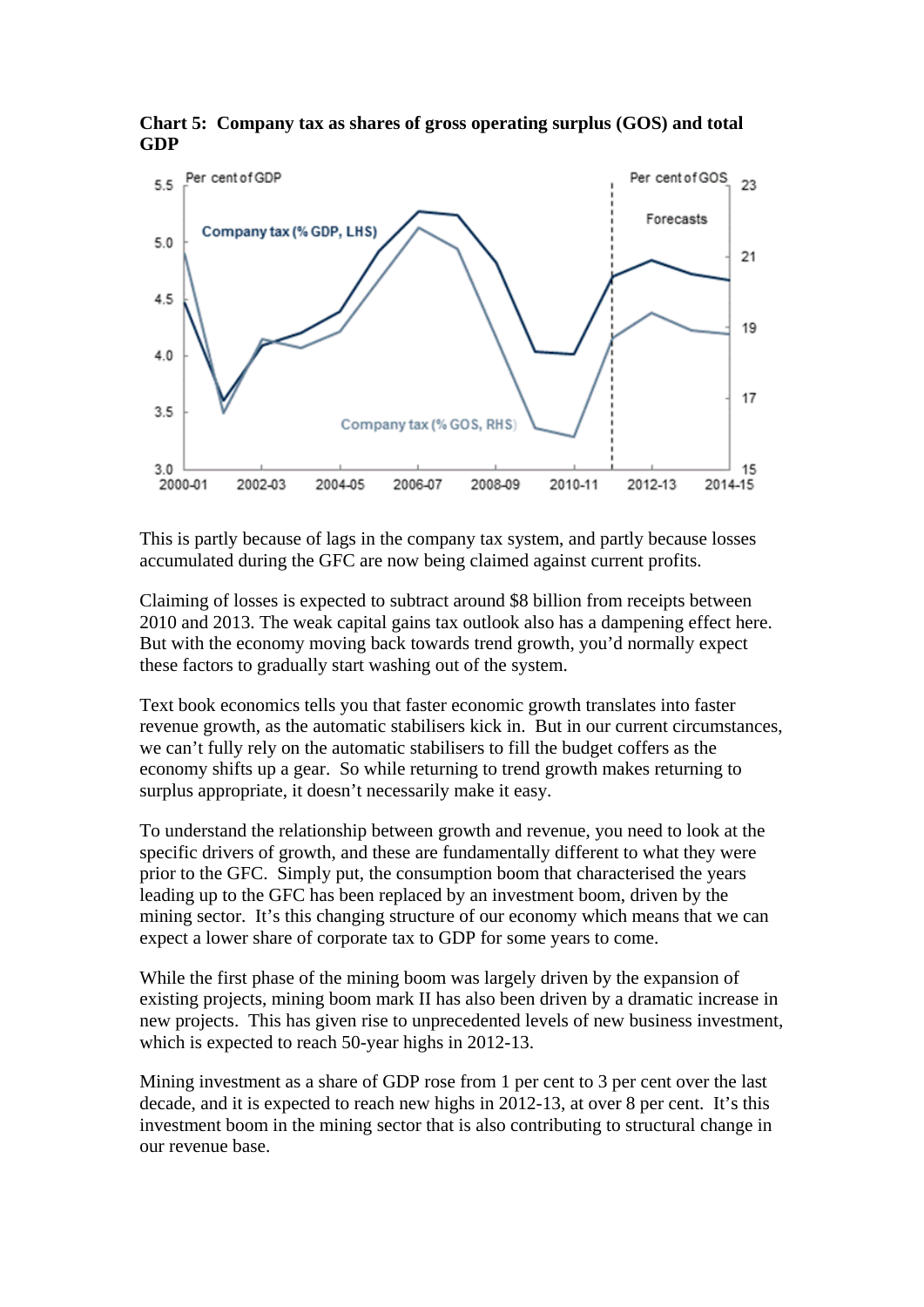As we know, mining pays a relatively low rate of company tax compared to its share of the economy. Mining companies currently account for about 30 per cent of corporate gross operating profits, but only around 15 per cent of corporate tax receipts. Tax receipts from the industry are affected by high depreciation deductions, reflecting the rate of investment in the industry. What this means is that growth in the mining share of corporate Australia keeps the tax-to-GDP ratio down. And our massive pipeline of investment means that the tax deductions available to the mining sector are historically high, and depreciation deductions are already trending up (as you can see in Chart 6) and will accelerate over the next 5 years. This unprecedented level of investment will increase deductions in this sector for many years to come.

#### **Chart 6: The mining sector's share of GOS, capital expenditure, company tax, and depreciation[\[1\]](#page-7-0)**



This breakdown in the normal relationship between economic growth and revenue is being compounded by the structural change associated with the mining boom.

As you know, the historically high terms of trade and the mining boom have given rise to sustained strength in our dollar, which continues to be an acute pressure point for key sectors outside resources.

The exchange rate is a much more powerful force now compared to the pre-GFC period. While the exchange rate only averaged around 78c to the USD over the five years to 2008-09, it has been between about 95 and 110 cents since late 2010. This has put significant pressure on the profitability of some sectors, like manufacturing, retail, tourism, to name a few.

In addition to the mining investment boom and the structural changes that come with it, company tax receipts have also been affected by a structural shift in the behaviour

<u>.</u>

<span id="page-7-0"></span><sup>&</sup>lt;sup>[1]</sup>GOS and investment is sourced from ABS publications. Mining GOS is derived from 'mining GOS & GMI', and assumes the GMI component is negligible. Tax and depreciation are sourced from ATO taxation statistics, which is reported on an income year basis. 2010-11 data is not yet available. 'Depreciation' is calculated as the 'deduction for decline in value on depreciable assets' plus 'immediate capital expenditure deduction'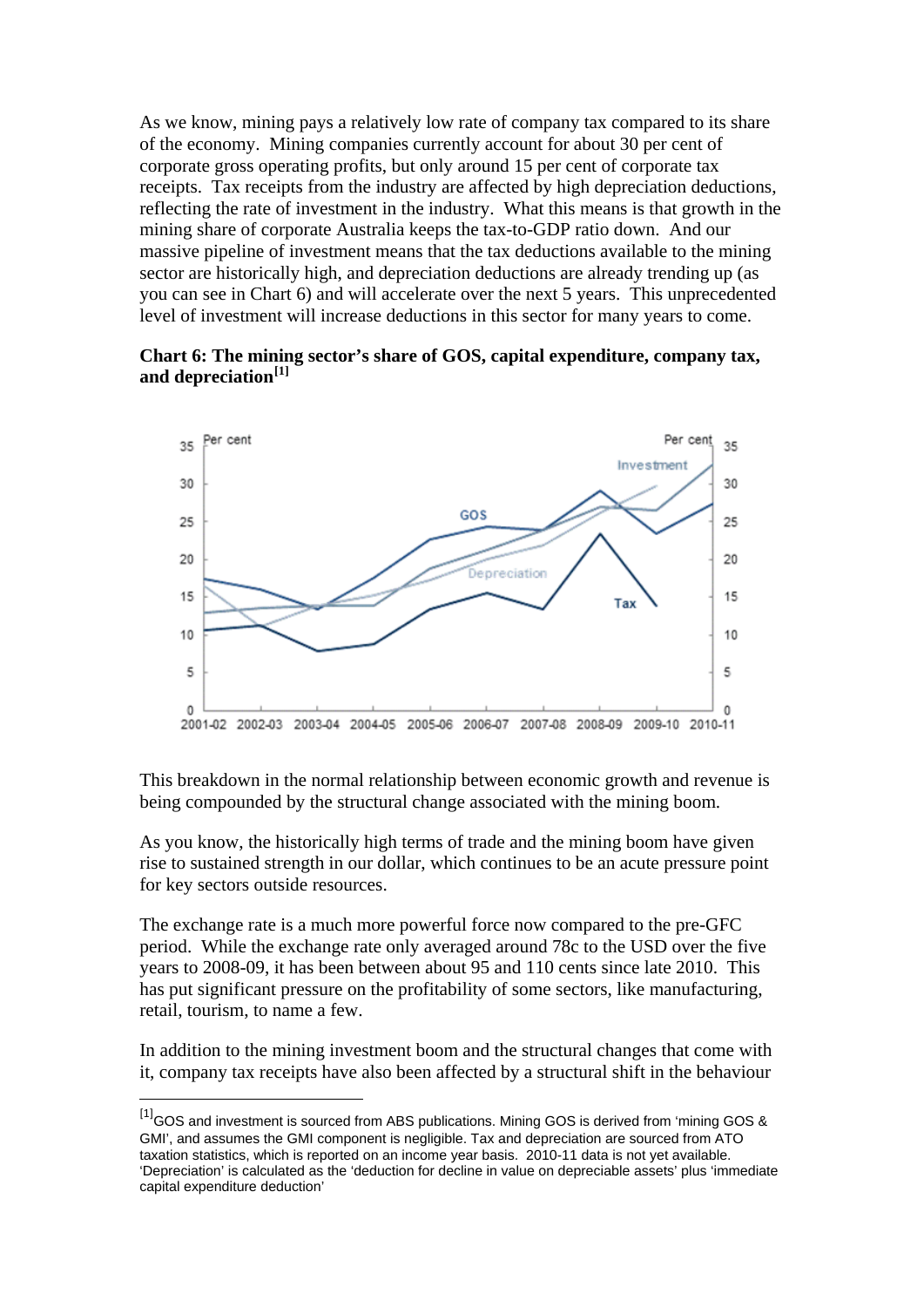of consumers. This is a lasting legacy of the GFC that has been reinforced by ongoing global uncertainty.



#### **Chart 7: Household saving ratio**

As the Chart shows, the jump in the household savings ratio coincided with the onset of the GFC, and has hovered at historically high levels ever since. So despite the high terms of trade and solid income growth, households have a lower appetite for debt, are more cautious in their spending and are taking the opportunity to consolidate their balance sheets. This has meant that we've seen a decline consumption growth. In the three years prior to the GFC, consumption grew at an average annual rate of 3.7 per cent, fuelled in part by strong credit growth, but since then consumption has grown by an average of 2.3 per cent a year.

The GFC was really a watershed moment when it came to the attitudes of consumers – and we're very unlikely to return to the debt-fuelled, low-saving, pre-crisis world anytime soon. This, along with the sustained high dollar, means that non-mining sectors are not generating sufficient growth in company tax receipts to offset the revenue drag from growth in mining investment.

# **Tax policies**

One of the key things that this analysis shows is that our predecessors embedded long term structural damage to the budget that we have been working to address and will need to continue to do. We have already taken important steps to improve the sustainability of the revenue base.

The best example here is the MRRT, which will deliver a fairer and more efficient balance of the taxation burden across our economy. But there are other examples like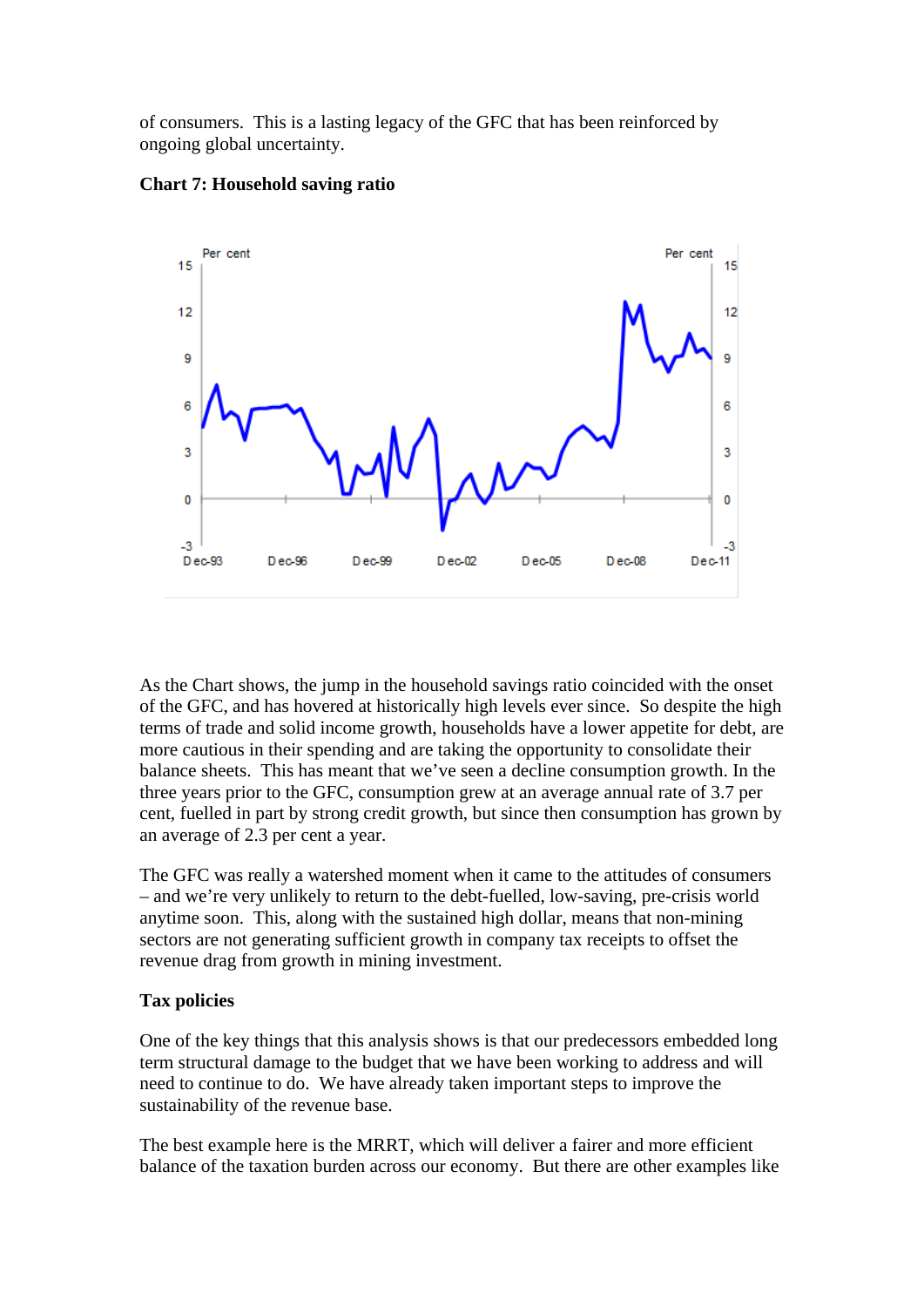the recent reforms to the living-away-from-home allowance and car fringe benefit rules, and the phasing out of the Dependent Spouse Tax Offset. All together, these measures account for about 0.7 per cent of tax-to-GDP in the year 2014-15.

A final point to make on revenue is about the tax laws themselves. A number of recent court decisions have gone against the Australian Taxation Office, which exposes weakness in specific parts of the law. We're looking at these to see where we can make the tax system more robust, more sensitive to complex transactions, and better at deterring people from tax avoidance.

Of course, maintaining a competitive tax-to-GDP ratio is more conducive to investment, jobs, and growth, and this is obviously a good thing. We inherited a taxto-GDP ratio of 23.7 per cent and have kept the tax take substantially lower than that ever since.

It was Stephen Koukoulas who reminded us that while we never exceeded the tax-to-GDP ratio that we inherited, Howard and Costello exceeded that level in six of their last eight years in Government. But what it does mean we need to be very disciplined in how we spend our money. And this brings me to the third and final point I want to make today.

## **3. Finding substantial savings in the Budget**

Because the surplus is a vital economic objective and because revenues are being written down, we need to find even more substantial savings in the Budget than we had earlier anticipated. I'm not talking about slash-and-burn. I'm talking about responsible additional savings, satisfying our economic objectives and delivering on the fiscal strategy best-practice we've established over recent years, and which the world applauds.

The savings we find in this Budget will be consistent with the discipline that has been the hallmark of the Budgets we've delivered. Remember that in the four Budgets since 2008-09, we have identified over \$100 billion of savings. On top of that, we identified at MYEFO something like \$11.5 billion of savings over the forward estimates. Many of these decisions are on the payments side, and they'll deliver benefits to the budget bottom line beyond the forward estimates. Some good examples were the reform of family payments and health services; and reductions in the cost of Government administration.

It's important to remember that our saves have been about directing spending to where it's most needed, making room to increase spending on important things like education, frontline health services and jobs. And because we've already made some tough saves in earlier Budgets, the savings get harder each time. That's why I've described this Budget lead-up as the most difficult.

The reality is that we will need to cut and cancel existing programs if we are to meet our targets, and we'll need to redirect some spending to where it is needed most. I can also tell you there won't be a lot of new spending in this Budget.

No doubt there will be many stories in the papers speculating about saves between now and Budget. Many of them will be wrong. What I can tell you is that whatever